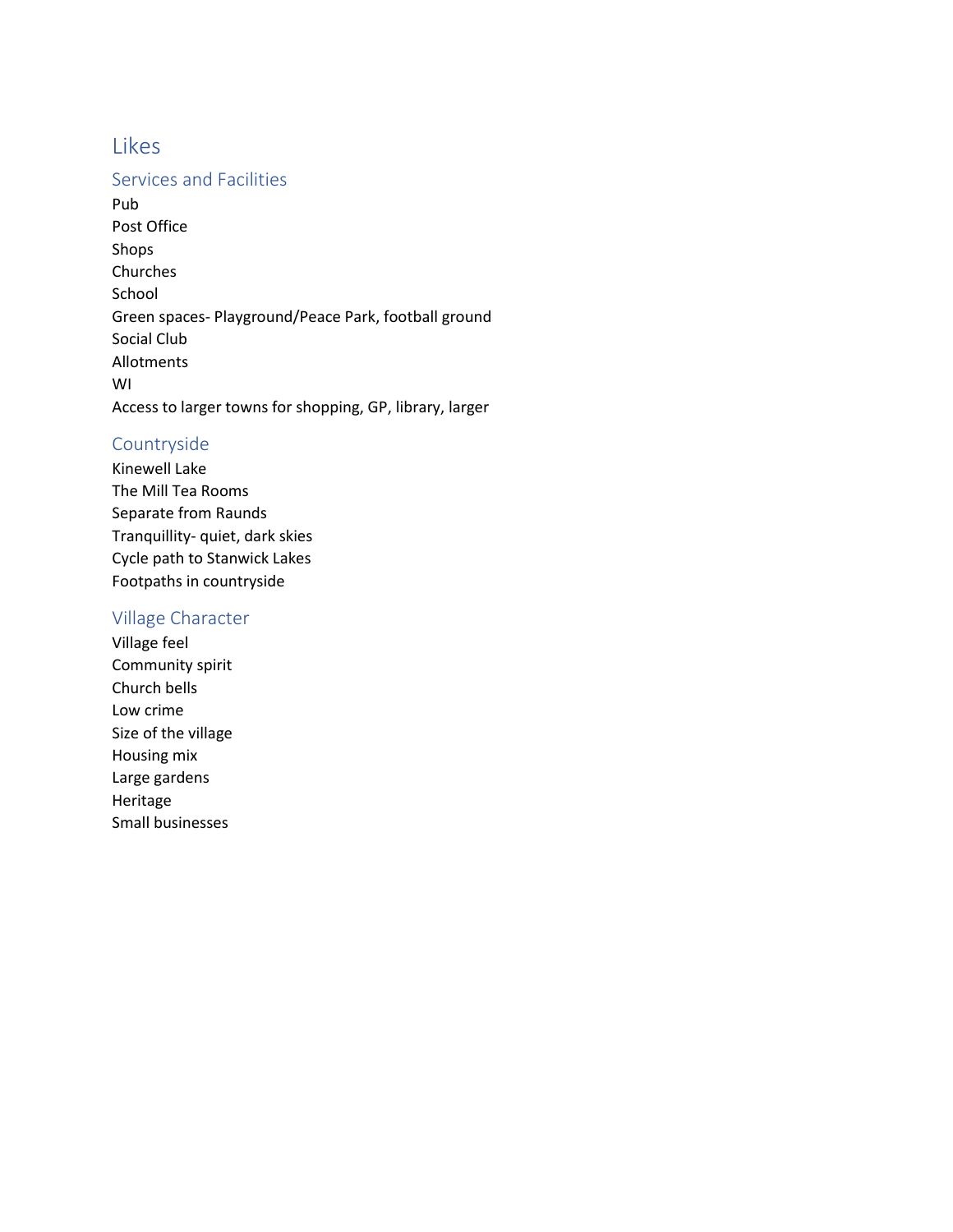# Dislikes

### **Transport**

#### Parking

Limited on-street parking on narrow, older streets- Desford Road, Gladstone Street, Spencer Street, Church Street, Carlow Street Parking restrictions Inconsiderate parking

#### Other

Speeding- Station Road, Denford Road Through traffic to Thrapston at peak times No traffic calming on Church Street, High Street Road, footway, street light, verges maintenance Bus to Thrapston- no early service Need a bypass Ham Lane not passable after heavy rain

### Development

More housing New homes with insufficient car parking Large-scale housing development Facilities at capacity Loss of heritage Design of new buildings Expansion of Blackthorne Marina Quarry

## Ant-Social Behaviour

Motorbike on Back Lane Vandalism of allotments Litter Dog poo Dogs barking Untidy allotments Bonfires Blocked footways- hedges, cars

### Miscellaneous

Makeshift dugout at the rec Lack of facilities, services: GP, butcher, dentist, Guides/Brownies/Rainbows Potential loss of facilities e.g. pub, library Cemetery badly laid out D&H smell and dust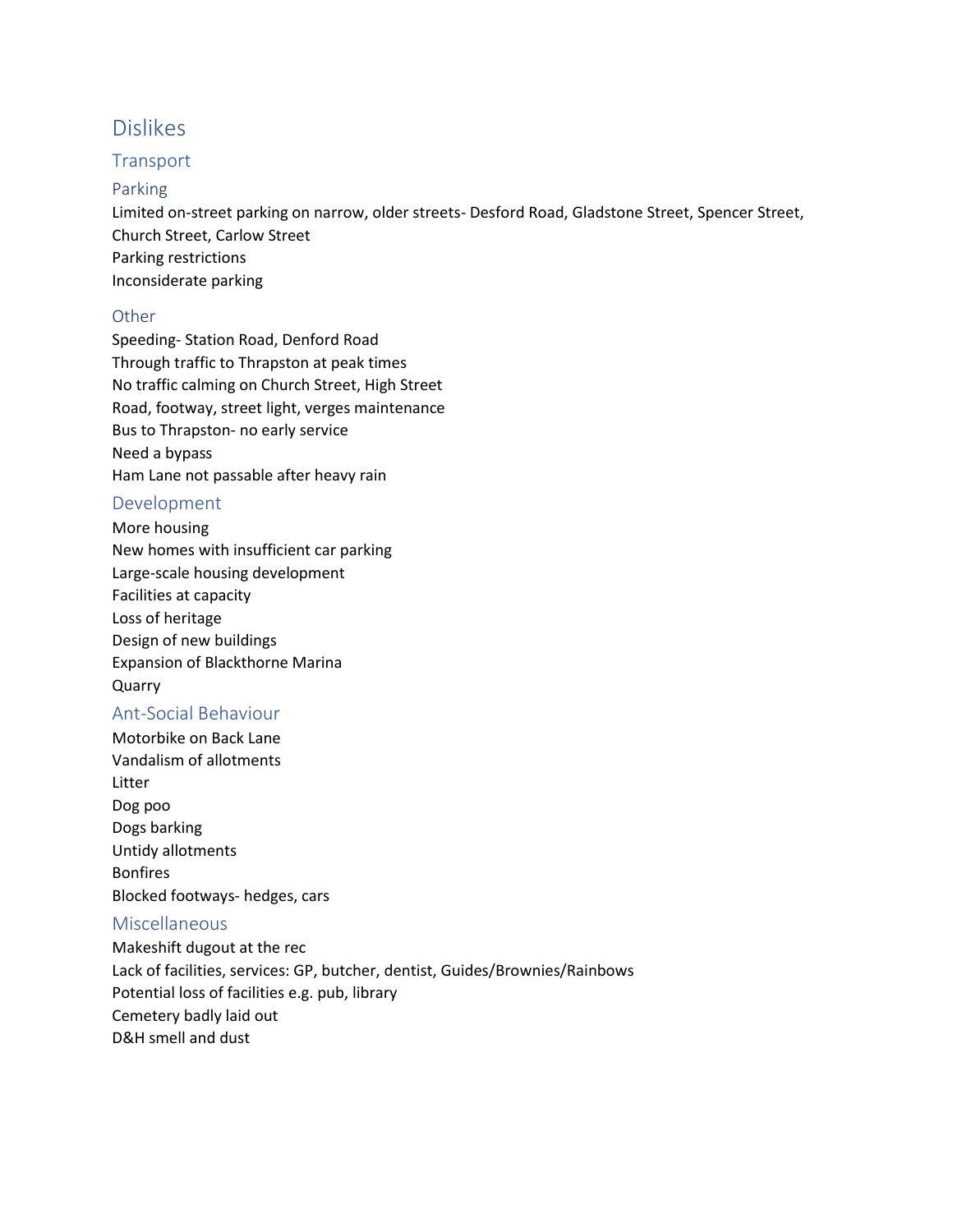# Needs

### **Transport**

Parking More parking Bollards to prevent parking of footways More parking restrictions Residents parking permit

#### Footpaths/Cycleways

Pedestrianise High Street Footpath on Desford Road between village and caravan site Improve Ham Lane Cycle/footpath to Raunds Safer footpaths out of village

#### **Other**

Traffic calming Speed restrictions- 20mph limit, speed cameras, enforcement New access to Mountbatten Drive from Denford Road Improve A45 Better bus service Re-open railway

#### Services and Facilities

Keep facilities and services: pub, Post Office, youth group, Kinewell Lakes, Peace Park Recreation Ground More shops and restaurants, pub, gym, Heritage centre, facilities for older children, healthcare, Playing field for school with changing facilities, facilities for people without access to car Redevelop clubhouse Improve Gladstone St Playing Field New village hall/community hub More business units/job opportunities Sewers

Kinewell Lakes Kinewell Lake improvements- moorings, paths, facilities

#### Development

No housing No large-scale development Better design of new buildings More housing for local people

#### Miscellaneous

Trees Un-tapped local talent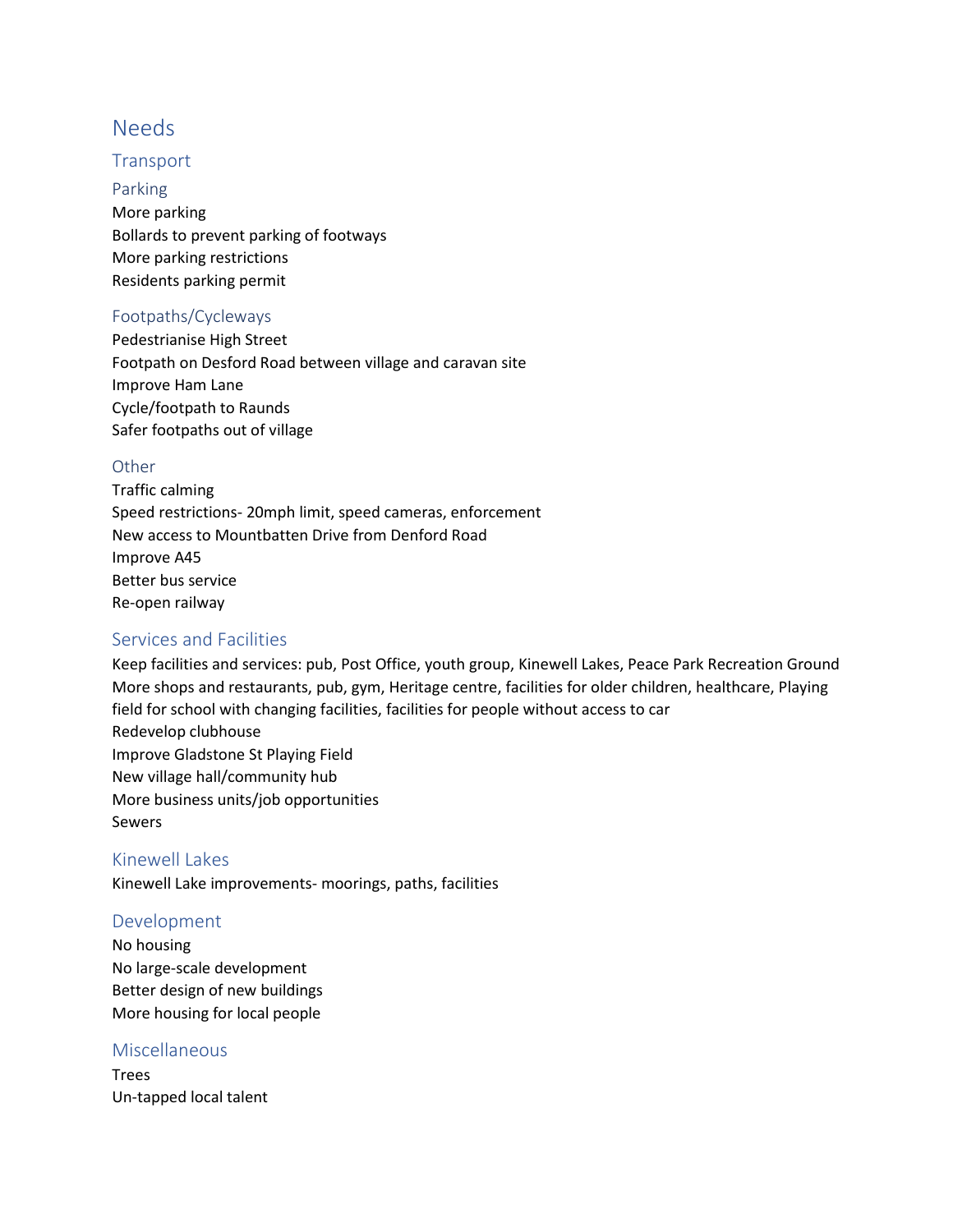Dog warden More visible policing Better street lighting management Hedges cat back from footpath More dog poo bins and signs